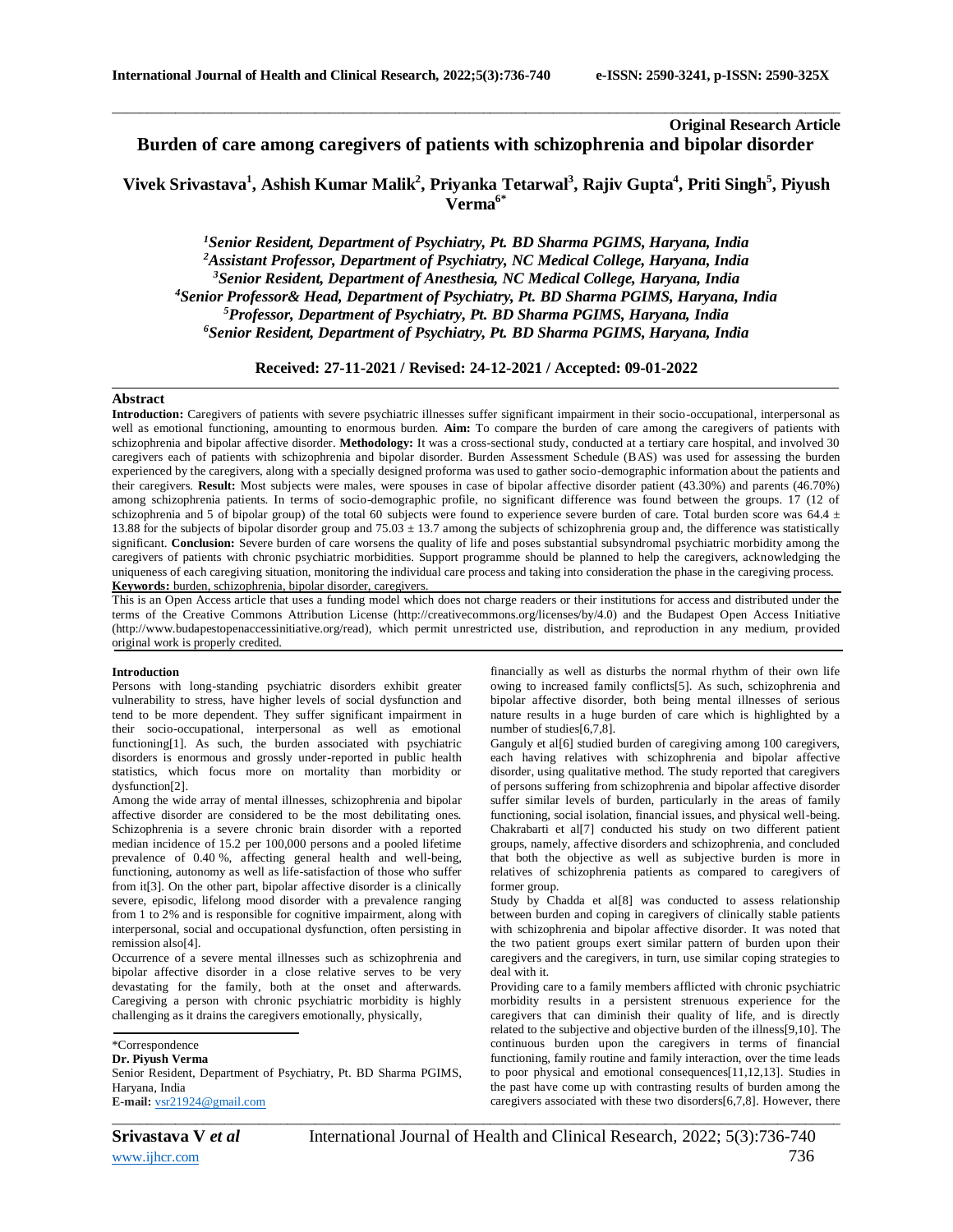is a dearth of recent studies assessing burden among the caregivers of schizophrenia and bipolar affective disorder patients during the stable phase of the illness. Evaluating the burden, its severity and patterns and working out these outcomes in tandem, might be helpful in charting out better psychosocial interventions for the patients. Keeping this in view, this study was done to compare the burden of care among the caregivers of patients with schizophrenia and bipolar affective disorder.

# **Materials and method**

The study was done at the Department of Psychiatry, Pt. B.D. Sharma PGIMS, Rohtak, a tertiary care hospital. It had a cross-sectional design and involved 30 caregivers each of patients with schizophrenia and bipolar affective disorder. The sample size was estimated after reviewing the last years' trend of patients diagnosed with schizophrenia and bipolar affective disorder visiting the Department of Psychiatry, Pt. B.D. Sharma PGIMS, Rohtak. Caregivers of the patients whose treatment had not been significantly changed and were not deteriorated to be admitted during past two years of treatment were included. First registered patients, coming for follow up in the psychiatry OPD with their caregiver, who fulfilled inclusion and exclusion criteria were selected and included considering the sample size and the number of OPD days of unit 1 in one week after obtaining the written consent.

Caregivers who were 18 years old or more, living with the patient for more than one year prior to inclusion in the study, looking after patient's daily needs, supervising the treatment, accompanying the patient to the hospital, liaising with the treating team were chosen for obtaining a written consent. The caregivers suffering from any chronic physical and psychiatric disorder including substance use disorder were excluded. Hospitalized patients were not included in the study as it would have resulted in over-reporting of the burden

and also decreased the generalizability of the results to the general population.

#### **Tools**

\_\_\_\_\_\_\_\_\_\_\_\_\_\_\_\_\_\_\_\_\_\_\_\_\_\_\_\_\_\_\_\_\_\_\_\_\_\_\_\_\_\_\_\_\_\_\_\_\_\_\_\_\_\_\_\_\_\_\_\_\_\_\_\_\_\_\_\_\_\_\_\_\_\_\_\_\_\_\_\_\_\_\_\_\_\_\_\_\_\_\_\_\_\_\_\_\_\_\_\_\_\_\_\_

- 1. **Proforma for Socio-demographic variables**: A specially designed proforma was used to gather socio-demographic information about the patients and their caregivers.
- 2. **Burden Assessment Schedule (BAS)**[14]**:** It is a 40‑item structured instrument assessing objective as well as subjective burden experienced by the caregivers of chronically ill psychiatric patients. Total burden is assessed by obtaining sum of the individual scores on each item. Higher score means higher burden of care with highest score in each domain being 3 and highest possible total score is 120.

## **Statistics**

Burden Assessment Schedule (BAS) scores was considered as the primary outcome variable. Study group, bipolar disorder Vs schizophrenia (N=30) was considered as primary explanatory variable. Various socio-demographic parameters were considered as other interested variables.

All Quantitative variables were checked for normal distribution by using the normality Q-Q plots. For various domains of Burden Assessment Schedule (BAS), Median and Interquartile range (IQR) were compared between study groups using Mann Whitney U-test (2 groups). P-value < 0.05 was considered statistically significant. Statistical Package for Social Sciences (SPSS) version 22.0<sup>[15]</sup> was used for statistical analysis.

## **Ethics**

Appropriate clearance was obtained from the Institute Ethical Committee for the study.

#### **Results & observations**

| DUMOGraphic parameters          | $\mu$                 |              |       |  |
|---------------------------------|-----------------------|--------------|-------|--|
|                                 | Age group             |              |       |  |
| Young age $(18 \text{ to } 29)$ | $7(23.30\%)$          | 4 (13.30%)   | 0.191 |  |
| Middle age (30 to 49)           | 12 (40.00%)           | 8 (26.70%)   |       |  |
| Old age $(50 \text{ to } 60)$   | 11 (36.70%)           | 18 (60.00%)  |       |  |
|                                 | Gender                |              |       |  |
| Male                            | 20 (66.70%)           | 21 (70.00%)  | 0.781 |  |
| Female                          | 10 (33.30%)           | $9(30.00\%)$ |       |  |
|                                 | <b>Education</b>      |              |       |  |
| Illiterate                      | 8 (26.70%)            | $7(23.30\%)$ |       |  |
| Primary                         | 8 (26.70%)            | 12 (40.00%)  |       |  |
| Matriculate                     | 2(6.70%)              | $7(23.30\%)$ | 0.081 |  |
| Higher secondary                | $9(30.00\%)$          | 2(6.70%)     |       |  |
| Graduate                        | $3(10.0\%)$           | 2(6.70%)     |       |  |
|                                 | Occupation            |              |       |  |
| Employed                        | 13 (43.30%)           | 18 (60.0%)   | 0.214 |  |
| Unemployed                      | 8 (26.70%)            | $3(10.0\%)$  |       |  |
| Housewife                       | $9(30.0\%)$           | $9(30.0\%)$  |       |  |
|                                 | <b>Marital status</b> |              |       |  |
| Single                          | 12 (40.00%)           | 4 (13.30%)   | 0.061 |  |
| Married                         | 16 (53.30%)           | 24 (80.00%)  |       |  |
| Widow                           | 2<br>$(6.70\%)$       | $2(6.70\%)$  |       |  |

**Table 1: Demographic profile of caregivers of patients with bipolar disorder (N= 30) and schizophrenia (N=30). Demographic parameters Bipolar Disorder (N=30) Schizophrenia (N=30) P value**

 $P$  value < 0.05 (statistically significant)

# **Table 2: Proportion of caregivers in patients with bipolar disorder (N= 30) and schizophrenia (N=30).**

| Caregiver | Study group                    | Chi square   P value |       |       |
|-----------|--------------------------------|----------------------|-------|-------|
|           | <b>Bipolar Disorder (N=30)</b> | Schizophrenia (N=30) |       |       |
| Parents   | $9(30.0\%)$                    | 14 (46.70%)          | 2.148 | 0.542 |
| Spouse    | 13 (43.3%)                     | $9(30\%)$            |       |       |
| Children  | $6(20.0\%)$                    | 6(20%)               |       |       |
| Sibling   | $2(6.70\%)$                    | $(3.3\%)$            |       |       |

*\_\_\_\_\_\_\_\_\_\_\_\_\_\_\_\_\_\_\_\_\_\_\_\_\_\_\_\_\_\_\_\_\_\_\_\_\_\_\_\_\_\_\_\_\_\_\_\_\_\_\_\_\_\_\_\_\_\_\_\_\_\_\_\_\_\_\_\_\_\_\_\_\_\_\_\_\_\_\_\_\_\_\_\_\_\_\_\_\_\_\_\_\_\_\_\_\_\_\_\_\_\_\_\_*

 $*$ P value  $< 0.05$  (statistically significant)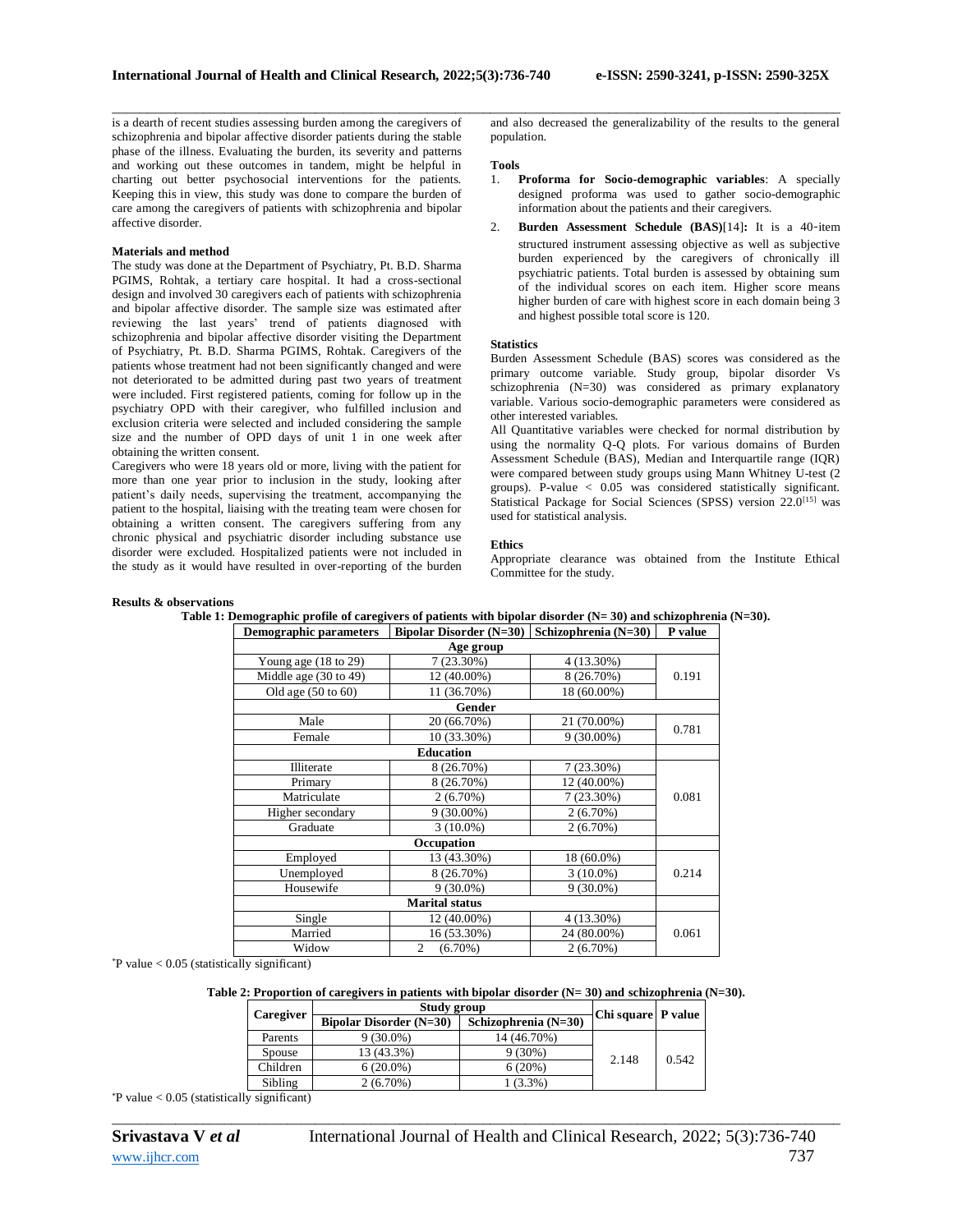| Table 3: Burden score classification of care givers of patients with bipolar disorder $(N=30)$ and schizophrenia $(N=30)$ . |  |
|-----------------------------------------------------------------------------------------------------------------------------|--|

| <b>Burden score classification</b> | Study group               |                      |          |                  |
|------------------------------------|---------------------------|----------------------|----------|------------------|
|                                    | Bipolar Disorder $(N=30)$ | Schizophrenia (N=30) | P value  | <b>Inference</b> |
| Moderate burden                    | 25 (83.30%)               | 18 (60.00%)          | $0.045*$ |                  |
| Severe burden                      | 5 (16.70%)                | 12 (40.00%)          |          | Significant      |
| <b>Total Burden Score</b>          | $64.4 + 13.88$            | $75.03 + 13.7$       | $0.004*$ | Significant      |

\*P value < 0.05 (statistically significant)

**Table 4: Comparison of mean score for each domain of BAS scale among care givers of patients with bipolar disorder (N= 30) and schizophrenia (N=30).**

|                                  | Study group                             |                               | P value (Mann Whitney | <b>Inference</b> |
|----------------------------------|-----------------------------------------|-------------------------------|-----------------------|------------------|
| Domains of burden scale          | <b>Bipolar Disorder Median</b><br>(IOR) | Schizophrenia Median<br>(IOR) | $U$ test)             |                  |
| Spouse related                   | 4.5(3, 7)                               | 6(4, 8)                       | 0.089                 | Insignificant    |
| Physical and mental health score | 10(7, 11.25)                            | 12(8.75, 14.5)                | $0.030*$              | Significant      |
| External support score           | 7(5.75, 8)                              | 8(6, 10)                      | 0.063                 | Insignificant    |
| Care-Giver routine               | 5.5(5, 7)                               | 7.5(7, 8)                     | $0.003*$              | Significant      |
| Support of patient               | 5.5(5, 6.25)                            | 5(5, 7)                       | 1.000                 | Insignificant    |
| Taking responsibility            | 10 (8.75, 12.25)                        | 13(12, 14)                    | $\{0.001\}$           | Significant      |
| <b>Other Relations</b>           | 5(3,6)                                  | 6(5, 7)                       | $0.008*$              | Significant      |
| Patient behaviours               | 8(6, 9)                                 | 9(6.75, 10.25)                | $0.070*$              | Insignificant    |
| Care-givers strategy             | 7(6, 9)                                 | 8(8, 9)                       | $0.010^*$             | Significant      |

 $*$ P value < 0.05 (statistically significant)

The socio-demographic details of the caregiver population are shown in Table 1. Majority in the bipolar disorder group (43.3%) were spouses while with schizophrenia patients, most of the caregivers (46.7%) were parents. (Table 2) Among the caregivers in bipolar disorder group, 25 (83.30%) participants had moderate burden and 5 (16.70%) participants had severe burden. While 18 (60.00%) caregivers of schizophrenia patients had moderate burden and 12 (40.00%) had severe burden. The difference in the total burden score between the groups was statistically significant (P Value 0.004). (Table 3) The score obtained in the individual domains of the BAS scale for the two study groups is shown in Table 4. Statistically significant difference was found between the study groups, specifically in the domains of- 1) physical and mental health score, 2) care-giver routine, 3) taking responsibility, 4) other relations and 5) care-giver strategy.

## **Discussion**

The present study is based upon the clinical concern that in the cases of severe mental disorders like schizophrenia and bipolar affective disorder, the caregivers experience a considerable amount of burden which, in turn, affects their well- being. This is not just detrimental to the course and treatment of the disorder a person is implicated with, but also further increases the burden on the caregivers as a part of a vicious cycle. In view of the recent advances in psychiatry, in terms of better accessibility, infrastructure, human resources and treatment options, the dynamics of relationship between the disease, patient and the caregiver has evolved significantly, and needs to be studied and understood.

The socio-demographic characteristics were comparable between the two study groups. Most subjects were males, were spouses followed by parents in case of bipolar affective disorder patient (43.30% and 30% respectively) and parents followed by spouses (46.70% and 30% respectively) among schizophrenia patients. However, in context of this relationship, the difference was not statistically significant between the groups. Past studies have depicted similar findings and corroborate the current study[16]. In terms of age, gender, education, background, occupation and marital status, no significant difference was found between the groups. The socio-demographic profile, thus did not seem to be a major confounding factor in the study.

Out of the total study population (n=60), 17 subjects (28.3%) were found to experience severe burden of care while 43 subjects (71.7%) felt moderate burden of care. When the two study groups are considered separately, it is revealed that out of the 17 subjects who experienced severe burden of care, 12 belonged to the schizophrenia

group while only 5 were from bipolar disorder group. While out of the 43 subjects experiencing moderate burden, most were from bipolar affective disorder group when compared to schizophrenia group (25 in comparison to 18). This difference between the experienced burden of care by the two study groups was statistically significant.

When the comparison was made between various domains of burden, there was a statistically significant difference between the study groups, specifically in the domains of- 1) physical and mental health score, 2) care-giver routine, 3) taking responsibility, 4) other relations and 5) care-giver strategy. Total burden score was  $64.4 \pm 13.88$  for the subjects of bipolar disorder group and  $75.03 \pm 13.7$  among the subjects of schizophrenia group. The burden was experienced more in the subjects of schizophrenia group and the difference in the burden between the groups was statistically significant.

Episodic nature of the affective disorders might bring a feeling of respite among the caregivers in the inter-episodic phase of the illness and, hence, appear to experience lesser burden than their schizophrenia counterparts, which are usually identified with a chronic continuous course[16,17]. While Martyns-Yellowe[18], Salleh[19], Roychaudhuri et al[17] and Jungbauer et al[20] and others[21,22,23,24,25], have pointed out significant burden of caregiving in schizophrenia patients in their studies, in our study too, 40% of the caregivers in the schizophrenia group (against 16.70% of bipolar disorder group) reported severe burden and, in the rest, moderate burden was found. As it implies, the subjects in schizophrenia group were found to experience more burden than the bipolar group in our study, a finding which is supported in the study conducted by Vasudeva et al[26]. A study by Mandal et al[27] has also indicated 40% caregivers of schizophrenia patients to perceive severe burden while the rest experienced moderate burden. However, a few studies have happened to conclude oppositely. Chadda et al[8] and Ohaeri[28] have reported no difference in burden indices among the caregivers of the two patient groups.

It is evident from our study that among the schizophrenia patients, 18 (60.00%) participants had moderate burden and 12 (40.00%) participants had severe burden. It can be implied that in an illness like schizophrenia, characterized by repeated exacerbations and remissions, not all caregivers perceive the same amount of burden[29]. This finding is in line with the studies suggesting that experienced burden is contingent to caregivers' estimation of patient's condition rather than the real deficits and symptom profile[30,31].

In this study, the burden score was higher in all the domains among the caregivers of schizophrenia patients, except in the domain of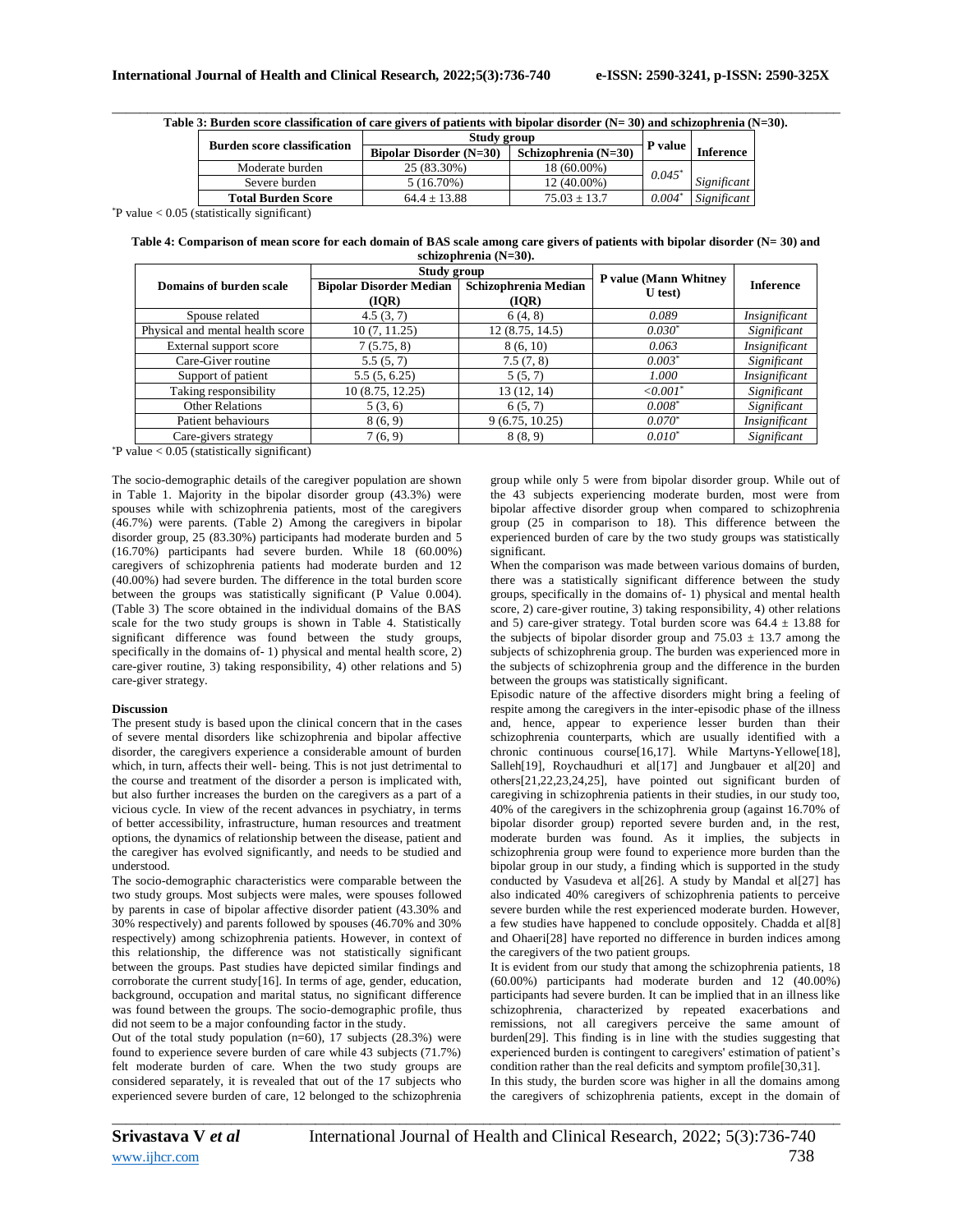\_\_\_\_\_\_\_\_\_\_\_\_\_\_\_\_\_\_\_\_\_\_\_\_\_\_\_\_\_\_\_\_\_\_\_\_\_\_\_\_\_\_\_\_\_\_\_\_\_\_\_\_\_\_\_\_\_\_\_\_\_\_\_\_\_\_\_\_\_\_\_\_\_\_\_\_\_\_\_\_\_\_\_\_\_\_\_\_\_\_\_\_\_\_\_\_\_\_\_\_\_\_\_\_ patient's support, where burden score was higher among the caregivers of bipolar disorder patients. However, when compared statistically, more burden was found in the schizophrenia group only in the domains of physical and mental health score, care-giver routine, taking responsibility, other relations and care-giver strategy, while in none of the domains the burden was higher for bipolar group. Roychaudhuri et al[17], reported similar findings, as he found the burden to be higher in the caregivers of young male schizophrenic patients with low family income. These findings are partially in line with the findings by Kumar and Mohanty[32], who have reported significant burden only in the domains of external support, support of patient and patient's behavior apart from caregiver-routine and caregiver strategy. Sharma et al[33] in their study found that the burden for schizophrenic caregivers is more as compared to the caregivers of bipolar disorder, although in the domain of taking responsibility and caregivers' strategy the burden was more in the bipolar group. Chadda et al[8], on the other hand, has reported high scores specifically in two domains only: physical and mental health, and taking responsibility.

The current study has certain limitations being hospital-based, and employing convenience sampling, hence the findings are not generalizable. The coping strategies known to mediate the perception of the burden have not been assessed in the study as was the assessment of patient's functioning. The cross-sectional design of the study provides limited information about the dynamic influence of various social as well as clinical factors on the burden.

### **Conclusion**

Severe burden of care worsens the quality of life and poses substantial subsyndromal psychiatric morbidity among the caregivers of patients with chronic psychiatric morbidities. Mental health professionals need to be sensitive towards various issues of the caregiving and must evaluate as well as provide appropriate interventions for reducing their burden, thereby improving their quality of life. Support programme should be planned to help the caregivers, acknowledging the uniqueness of each caregiving situation, monitoring the individual care process and taking into consideration the phase in the caregiving process.

#### **Acknowledgements**

Nil

# **Conflict of interest**

Nil

## **References**

- 1. Saxena S. Functioning disability and quality of life assessment in mental health. In: Bhugra D, Ranjith G, Patel V, editors. Handbook of Psychiatry: A South Asian Perspective. New Delhi: Byword Viva Publishers; 2005.
- 2. Kumar N. Developments in mental health scenario: Need to stop exclusion-dare to care. ICMR Bull. 2001;31:4.
- 3. Simeone JC, Ward AJ, Rotella P, Collins J, Windisch R. An evaluation of variation in published estimates of schizophrenia prevalence from 1990-2013: a systematic literature review. BMC psychiatry. 2015;15(1):193.
- 4. Fagiolini A, Forgione R, Maccari M, Cuomo A, Morana B, Dell'Osso MC, et al. Prevalence, chronicity, burden and borders of bipolar disorder. Journal of affective disorders. 2013;148(2):161-9.
- 5. von Kardorff E, Soltaninejad A, Kamali M, Eslami SM. Family caregiver burden in mental illnesses: The case of affective disorders and schizophrenia - a qualitative exploratory study. Nordic journal of psychiatry. 2016;70(4):248-54.
- 6. Ganguly KK, Chadda RK, Singh TB. Caregiver burden and coping in schizophrenia and bipolar disorder: A qualitative study. Am J Psychiatr Rehabil. 2010;13:126-42.
- 7. Chakrabarti S, Raj L, Kulhara P, Avasthi A, Verma SK. Comparison of the extent and pattern of family burden in
- 8. Chadda RK, Singh TB, Ganguly KK. Caregiver burden and coping: A prospective study of relationship between burden and coping in caregivers of patients with schizophrenia and bipolar disorder. Soc Psychiatry Psychiatr Epidemiol. 2007;42:923-30.
- 9. Sales E. Family burden and quality of life. Quality of life research. 2003 Jan 1;12(1):33-41.
- 10. Swain SP, Behura SS, Dash MK. A comparative study of family burden and quality of life between caregivers of schizophrenia and dementia patients. International Journal Of Community Medicine And Public Health. 2017 May 22;4(6):2021-6.
- 11. Kalikaya G, Yukse G, Varlibas F, Tireli H. Caregiver burden in dementia: A study in the Turkish population. Internet J Neurol. 2004;4:2.
- 12. Srivastava G, Tripathi RK, Kumar A, Tiwari SC. Care needs of Indian urban elderlies and strain in their caregivers. Int Psychogeriatr. 2009;21:S198.
- 13. Emmatty LM, Bhatti RS, Mukalel MT. The experience of burden in India: A study of dementia caregivers. Dementia. 2006;5:223-32.
- 14. Thara R, Padmavati R, Kumar S, Srinivasan L. Burden Assessment Schedule Instrument To Assess Burden On Caregiver Of Chronic Mentally Ill. Indian J Psychiatry. 1998;40(1):21-9.
- 15. IBM Corp. Released 2013. IBM SPSS Statistics for Windows, Version 22.0. Armonk, NY: IBM Corp.
- 16. Parija S, Yadav AK, Sreeraj VS, Patel AK, Yadav J. Burden and Expressed Emotion in Caregivers of Schizophrenia and Bipolar Affective Disorder Patients: A Comparative Study. MAMC J Med Sci. 2018;4:68-74.
- 17. Roychaudhuri J, Mondal D, Boral A, Bhattacharya D. Family burden among long term psychiatric patients. Indian journal of psychiatry. 1995;37(2):81.
- 18. Martyns-Yellowe IS. The burden of schizophrenia on the family: a study from Nigeria. The British journal of psychiatry. 1992;161(6):779-82.
- 19. Salleh MR. The burden of care of schizophrenia in Malay families. Acta Psychiatrica Scandinavica. 1994;89(3):180-5.
- 20. Jungbauer J, Wittmund B, Dietrich S, Angermeyer MC. Subjective burden over 12 months in parents of patients with schizophrenia. Archives of psychiatric nursing. 2003;17(3):126- 34.
- 21. Budd RJ, Oles G, Hughes IC. The relationship between coping style and burden in carers of relatives with schizophrenia. Acta Psychiatr Scand. 1998;98:304–309.
- 22. Fadden G, Bebbington P, Kuipers L. The burden of care: the impact of functional psychiatric illness on the patient's family. Br J Psychiatry. 1987;150:285–292.
- 23. Gibbons JS, Horn SH, Powell JM. Schizophrenic patients and their families: a survey in a psychiatric service based on a DGH unit. Br J Psychiatry. 1984;144:70–77.
- 24. Schene AH, Van Wijngaarden B, Koeter MW. Family caregiving in schizophrenia: Domains and distress. Schizophr Bull. 1998;24:609–618.
- 25. Nehra R, Chakrabarti S, Kulhara P, Sharma R. Caregiver-coping in bipolar disorder and schizophrenia: A re-examination. Social Psychiatry and Psychiatric Epidemiology. 2005;40:329–336.
- 26. Vasudeva S, Sekhar CK, Rao PG. Caregivers burden of patients with schizophrenia and bipolar disorder: a sectional study. Indian journal of psychological medicine. 2013;35(4):352.
- 27. Mandal P, Prakash S, Sagar R. Primary caregivers of schizophrenia outpatients: Burden and its correlates. Delhi Psychiatry J. 2014;17:343-8.
- 28. Ohaeri JU. Caregiver burden and psychotic patients' perception of social support in a Nigerian setting. Social psychiatry and psychiatric epidemiology. 2001;36(2):86-93. 67